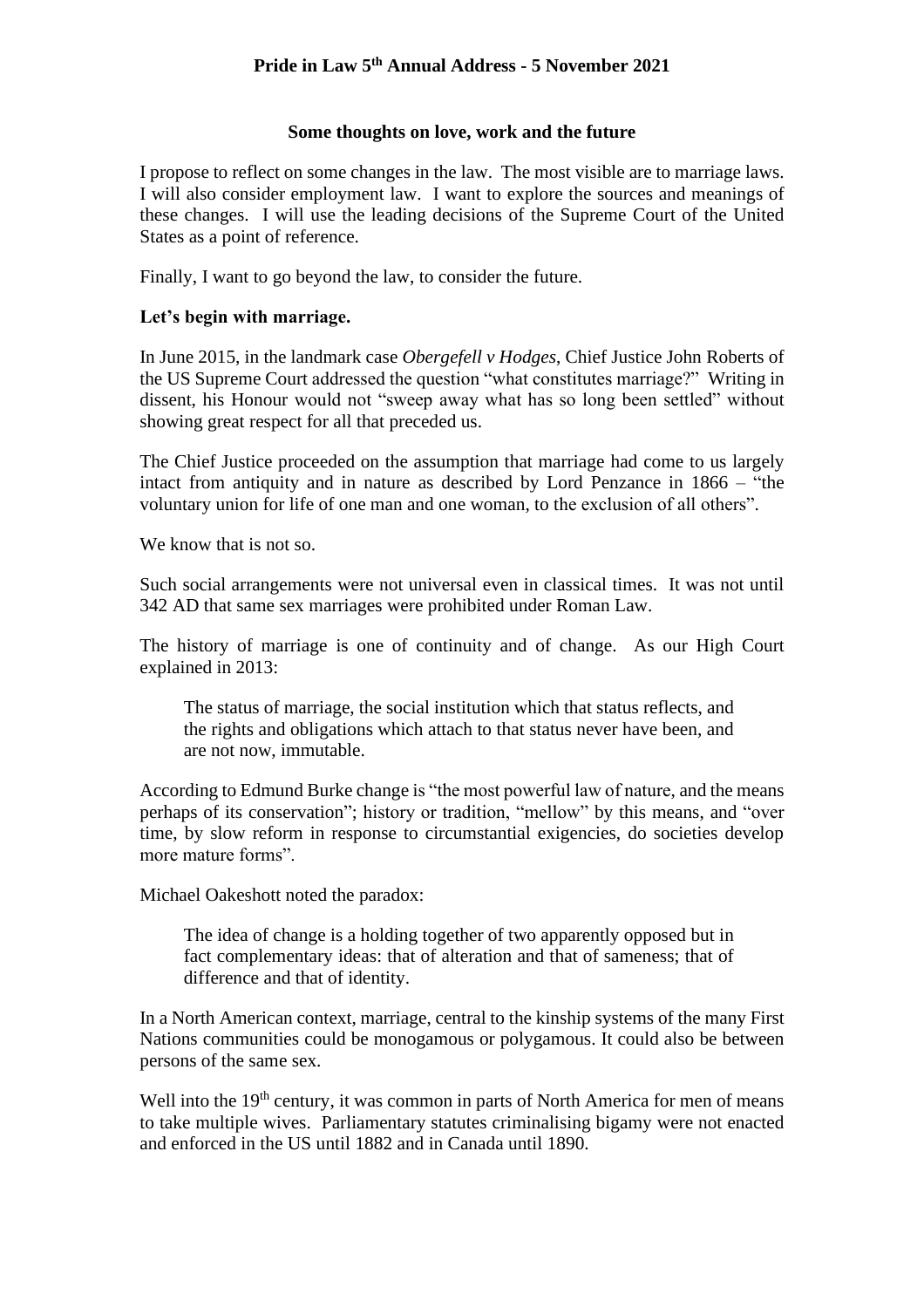During the second half of the 19<sup>th</sup> century, men and women increasingly asserted a right to choose their life partners. Married women obtained the right to own property. From 1857, a judicial decree dissolving a marriage became available.

The 20<sup>th</sup> century brought further changes. Male headship, thought to be ordained by nature and sanctioned by scripture, made way for more equal married relationships. A husband's right of consortium was abolished and immunity from prosecution for rape of a wife was found no longer to be part of the common law. In Australia, the age at which a woman could be legally bound by a marriage, without court permission, was raised from 12 to 18; and for a man raised from 14 to 18.

These changes strengthened, rather than weakened, the institution of marriage.

Despite them, even thirty years ago, sociologists, and demographers were noting the decline in marriage rates; the increase in divorce, family break-down, single parenting and the number of children requiring state care and protection. Things were looking grimmer by the decade for the traditional institutions of marriage and the family.

Towards the end of that period, Andrew Sullivan wrote this in his now famous essay:

Society has good reason to extend legal advantages to heterosexuals who choose the formal sanction of marriage over simply living together. They make a deeper commitment to one another and to society; in exchange, society extends certain benefits to them. Marriage provides an anchor, if an arbitrary and weak one, in the chaos of sex and relationships to which we are all prone. It provides a mechanism for emotional stability, economic security, and the healthy rearing of the next generation. We rig the law in its favor not because we disparage all forms of relationship other than the nuclear family, but because we recognize that not to promote marriage would be to ask too much of human virtue.

Sullivan went on to argue that expanding civil marriage to include those between two people of the same sex would offer "general social approval and specific legal advantages in exchange for a deeper and harder-to-extract-yourself from commitment to another human being." Specifically, Sullivan argued:

... it would foster social cohesion, emotional security, and economic prudence. ... its introduction would not be some sort of radical break with social custom. … A law institutionalizing gay marriage would merely reinforce a healthy social trend.

In 1989, when Sullivan wrote those words, "gay marriage" seemed ridiculous, even laughable. Sullivan noted the irony that it "should have the appearance of being so radical", given the "essentially conservative social goals" of gay marriage. His preferred descriptors were: "practical", "humane", and "conservative in the best sense of the word".

In his essay Sullivan asked:

Given the fact that we already allow legal gay relationships, what possible social goal is advanced by framing the law to encourage these relationships to be unfaithful, undeveloped, and insecure?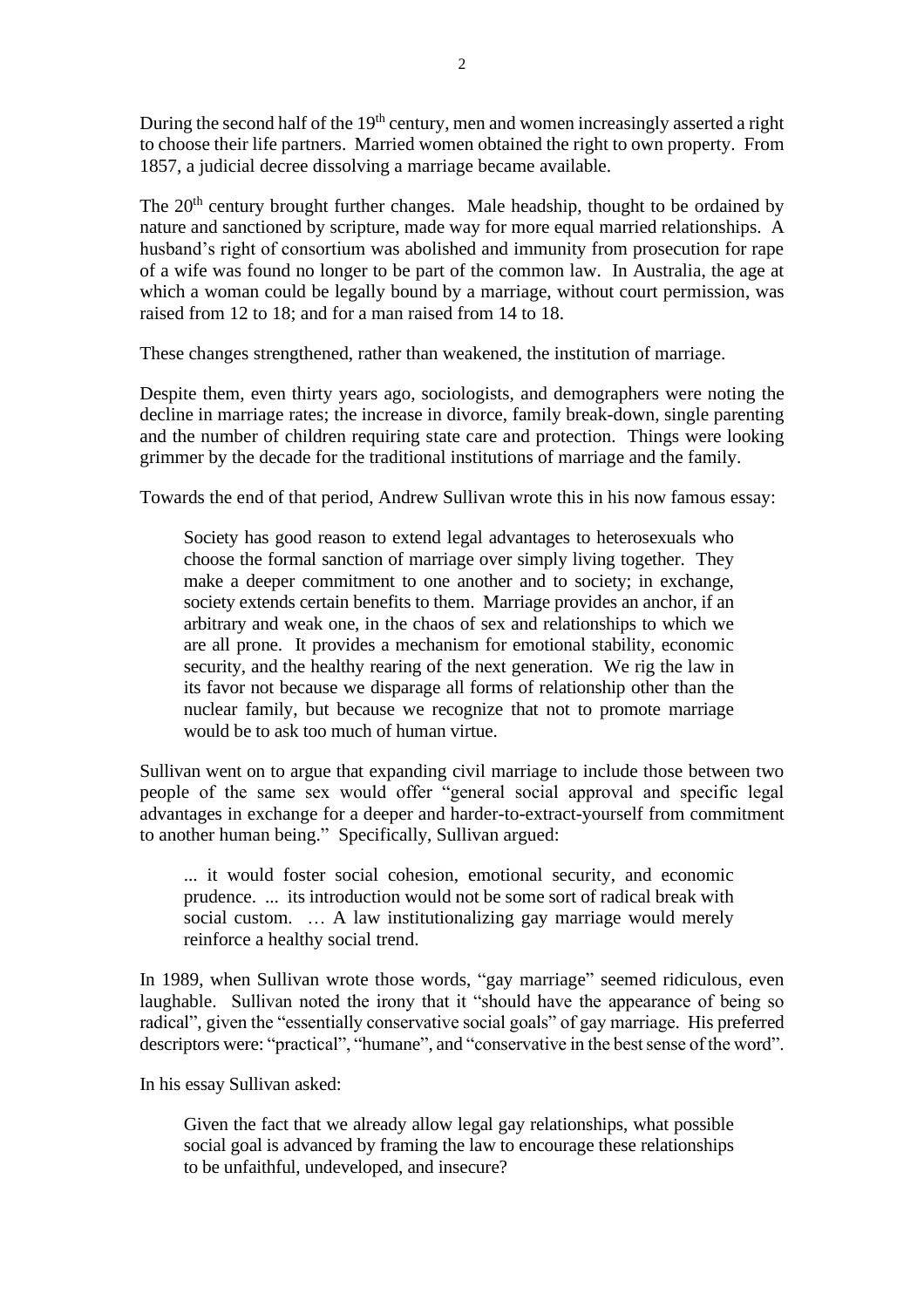Triggered by this powerful question, and against all prior indications, the debate about gay marriage made marriage a topic of conversation and increasingly a desired goal and a respected social practice across much of the World.

Writing of those who argued for a Constitutional right to marry a partner of the same sex, Justice Anthony Kennedy explained in *Obergefell*:

It would misunderstand these men and women to say they disrespect the idea of marriage. Their plea is that they do respect it, respect it so deeply that they seek to find its fulfilment for themselves.

In Australia, the laws relating to marriage are in the power of the Commonwealth Parliament, not the courts. In 2017, our federal government made them the subject of a national survey, in which every voter could express a view.

The public debate showed it to be broadly agreed that the question, *"what is marriage?"* should be answered in a civic context, not a personal one.

Many years ago, the argument was that same-sex relationships should be discouraged for character reasons; that they had an inward quality, with partners lacking the courage to tangle with the challenge of a person of the other sex. As the sexual segregation of our communities has dissolved, we have acquired a sounder understanding of our fellow human beings.

We have been, to use T S Elliot's phrase, "formulated" by experts, "pinned and wriggling on the wall." After something approaching sixty years of increasingly attentive consideration, in all the ways that matter, those of us who are homosexual have proved to be remarkably like those of us who are heterosexual.

It is now clear that one's ability, suitability, or reliability – as a soldier, police officer, banker, carpenter, doctor, farmer, lawyer, swimmer, footballer, tennis player, child, or parent – does not turn on sexual orientation or gender identity. The most important moral virtues (courage, loyalty, honour, ambition, temperance, compassion, and generosity) are similarly dispersed. I think, it is heartening to know we human beings have so much in common.

As Arthur Koestler said of *Kepler's Laws*, some of the greatest discoveries are "mainly the clearing away of psychological roadblocks which obstruct the approach to reality; which is why, *post factum,* they appear so obvious."

The social change might seem recent and speedy. It is neither. It started with writers who invited us to look more closely at parts of society we had previously ignored, and even to re-imagine our society. It grew as film and television writers and producers did the same. In Christine Smallwood's phrase, "art has the power to make the unseen visible, to put form to experience, and to bring something new into the world."

In 1972, in a David Sale script, Joe Hasham, playing solicitor Don Finlayson on *Number 96*, explained to Abigail, playing Bev Houghton, that he was a "hom-o-sexual". Bev reacted with horror and disgust. But Don continued to be a character, eventually settling into happy domestic relations with Dudley Butterfield, played by Chard Hayward. In 1973, David Sale wrote a role for a transgender character played by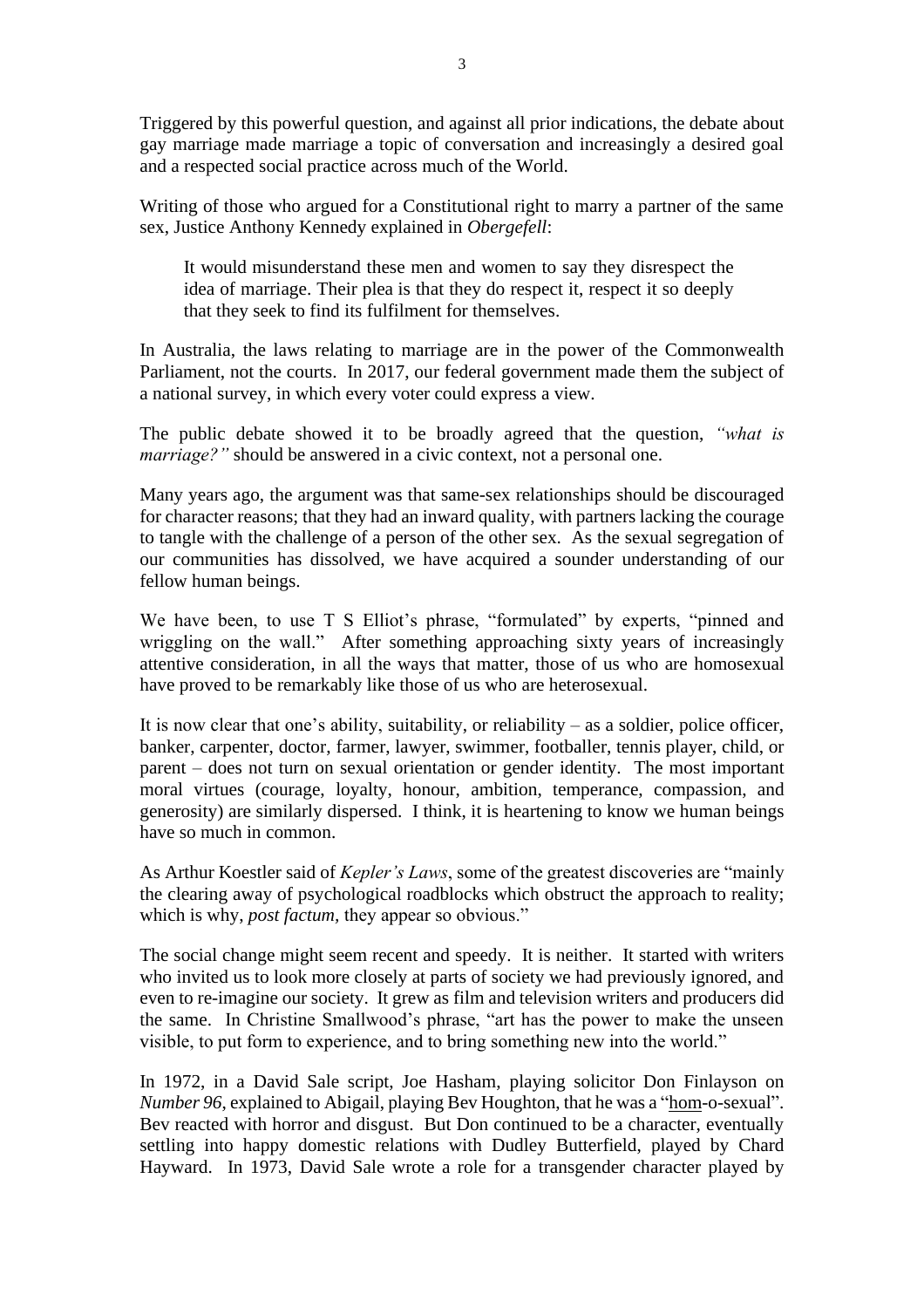Sydney cabaret performer Carlotta. These things were intended to shock and attract attention. But they opened a window, if not a door.

In addition to soap operas like *Number 96*, crime dramas *Homicide, Division 4,* and *Cop Shop* featured lesbian, gay and bisexual characters. By the 1980's and 1990's, characters in *A Country Practice, Sons and Daughters, Blue Heelers, Home and Away, Neighbours,* and *Sea Change* had diverse sexualities.

But, things were not much advanced on the marriage front. In 1994, five years after Andrew Sullivan's essay, *Four Weddings and a Funeral* became the highest grossing British film ever. No one was surprised that the relevant ceremony for the only gay couple was the Funeral, not any of the weddings.

What changed?

We responded to these provocations, testing them by personal experience. This emboldened some to identify with the stories being told. Others to empathise. In a virtuous circle, empathy induced more open identification and *vice versa*. Before long, it became clear that in every country, in every town, in every workplace, in every school, in every family, were fellow human beings whose existence had been ignored. They were our family, our friends, our colleagues. We could no longer pretend they did not exist.

Political leaders could adopt or oppose this social response. But they did not initiate it. The power to transform originated in the realm of arts and culture. Like Cordelia accepting Lear's invitation, in singing, in living, in praying and in telling tales we have taken upon us a little more of the mystery of things. From there came the challenge to imagine a different, more inclusive world.

All but anarchists, instinctively acknowledge: the social importance of preferring longterm fulfilment to transitory pleasure; the significance of a public, ceremonial commitment to another person; and the voluntary acceptance of loyalties that bind for life. There is a critical distinction between two people in love, who respond to intentional desire with mutual promises, and two who see each other, as if through a pornographer's lens, as mere objects to be discarded after use.

There is no longer any respectable challenge to the "goodness" of marriage or to its ideal as a permanent commitment founded in mutual love and respect. The recovery of a traditional sense of the nature and importance of marriage is one of the most surprising and pleasing aspects of the public debate about same sex marriage. This is due, in no small part, to Andrew Sullivan, a gay, conservative Catholic. As Ross Douthat wrote:

No intellectual that I can think of, writing on a fraught and controversial topic, has seen their once-crankish, outlandish-seeming idea become the conventional wisdom so quickly, and be instantiated so rapidly in law and custom.

The broadening of marriage availability in Australia boosted the total number of marriages by 6,539 in 2018 and 5,507 in 2019, making up 5.5% and 4.8% of all marriages in those years. The annual number of marriages has been rising since a low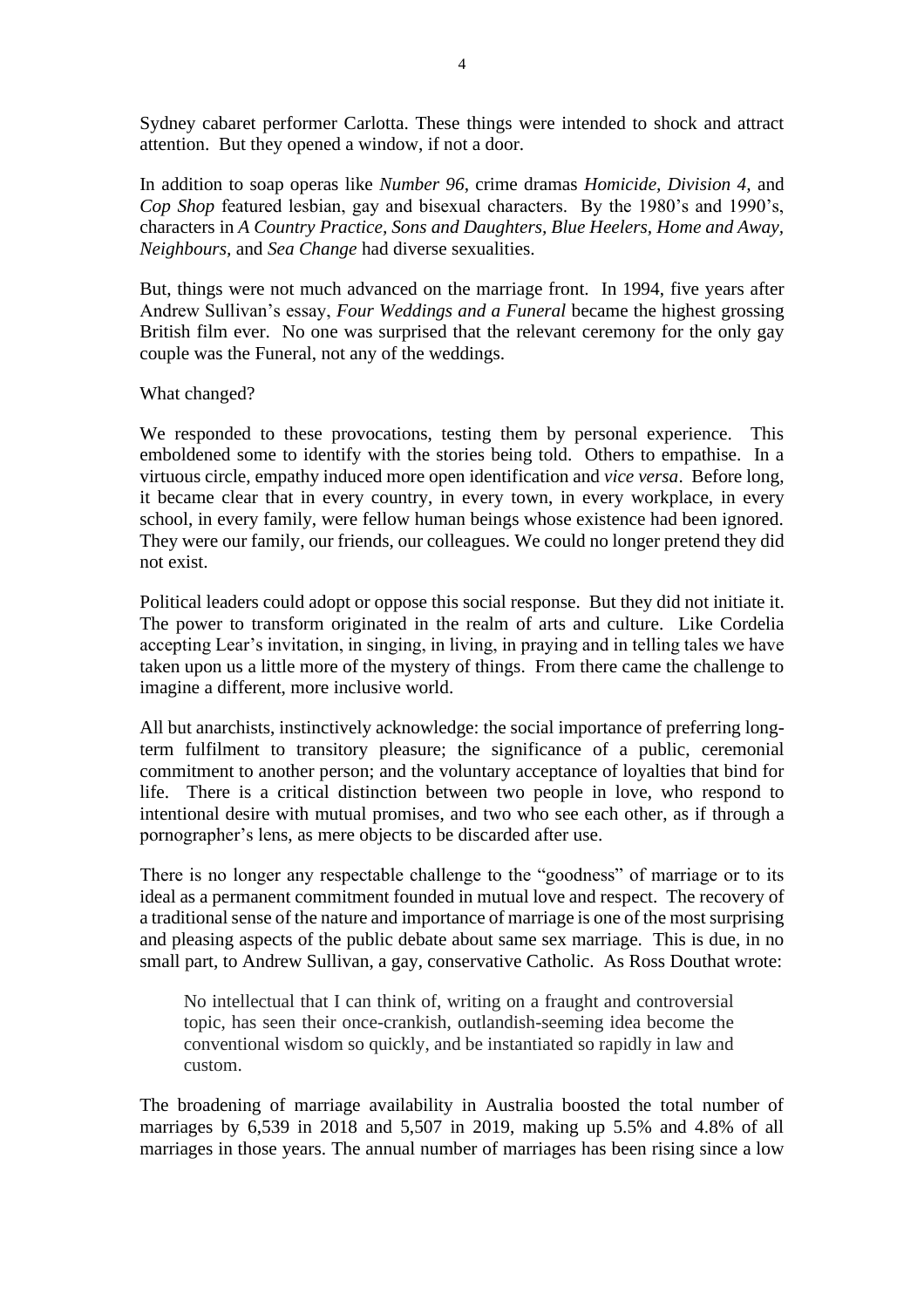in 2011 and the number and rate of divorces has been falling, so there are fewer now than at any time in the last 20 years.

Adding to the small battalions of the married in our communities gains surer allies against the dissolute and the barbarians, whether at the gate or in our midst.

The change in our marriage laws has not prompted social division or discontent. According to the latest Pew Research Centre survey (2019) 82% of Australians say homosexuality should be accepted by society and 14% say it should not.

As Andrew Sullivan foretold, these things have the potential to brighten lives, build commitment, encourage responsibility, fortify families and strengthen our society.

In the Netherlands, where marriage laws changed in 2001, it has "significantly ameliorated [the] mental health status [of sexual minorities]. Both depression and anxiety of sexual minorities declined and converged to those of heterosexual individuals." For anxiety, the gap was reduced by 87% within 12 months of the change to marriage laws. For depression, it reduced by 50%. These dramatic improvements were accompanied by a general reduction in depression and anxiety for different sex couples.

It is impossible to understate the significance of these outcomes. I hope similar improvements have and will continue to occur in Australia; and will flow on to reduce other social concerns, including intimate partner violence.

### **Could I move from marriage to employment?**

In 2020, four years after *Obergefell* and three years after Australia's marriage laws changed, the US Supreme Court decided *Bostock v Clayton County, Georgia*.

Clayton County employed Gerald Bostock as a child welfare advocate in the juvenile court system for ten years. It dismissed him for conduct "unbecoming" a county employee shortly after he joined a gay softball league. Altitude Express fired skydiving instructor Donald Zarda days after he mentioned being gay. And Harris Funeral Homes fired Aimee Stephens six years into her employment when she informed her employer that, on return from an upcoming vacation, she planned to "live and work full-time as a woman." Aimee had presented as a male when she was hired.

These three decisions were challenged under Title VII of the *1964 Civil Rights Act*, which made it:

unlawful . . . for an employer to … discharge any individual, or otherwise to discriminate against any individual with respect to … employment, because of such individual's race, color, religion, sex, or national origin.

Writing for the Court, Justice Neil Gorsuch observed that the statute's message for these three cases was simple and momentous:

An individual's homosexuality or transgender status is not relevant to employment decisions. That's because it is impossible to discriminate against a person for being homosexual or transgender without discriminating against that individual based on sex. Consider, for example,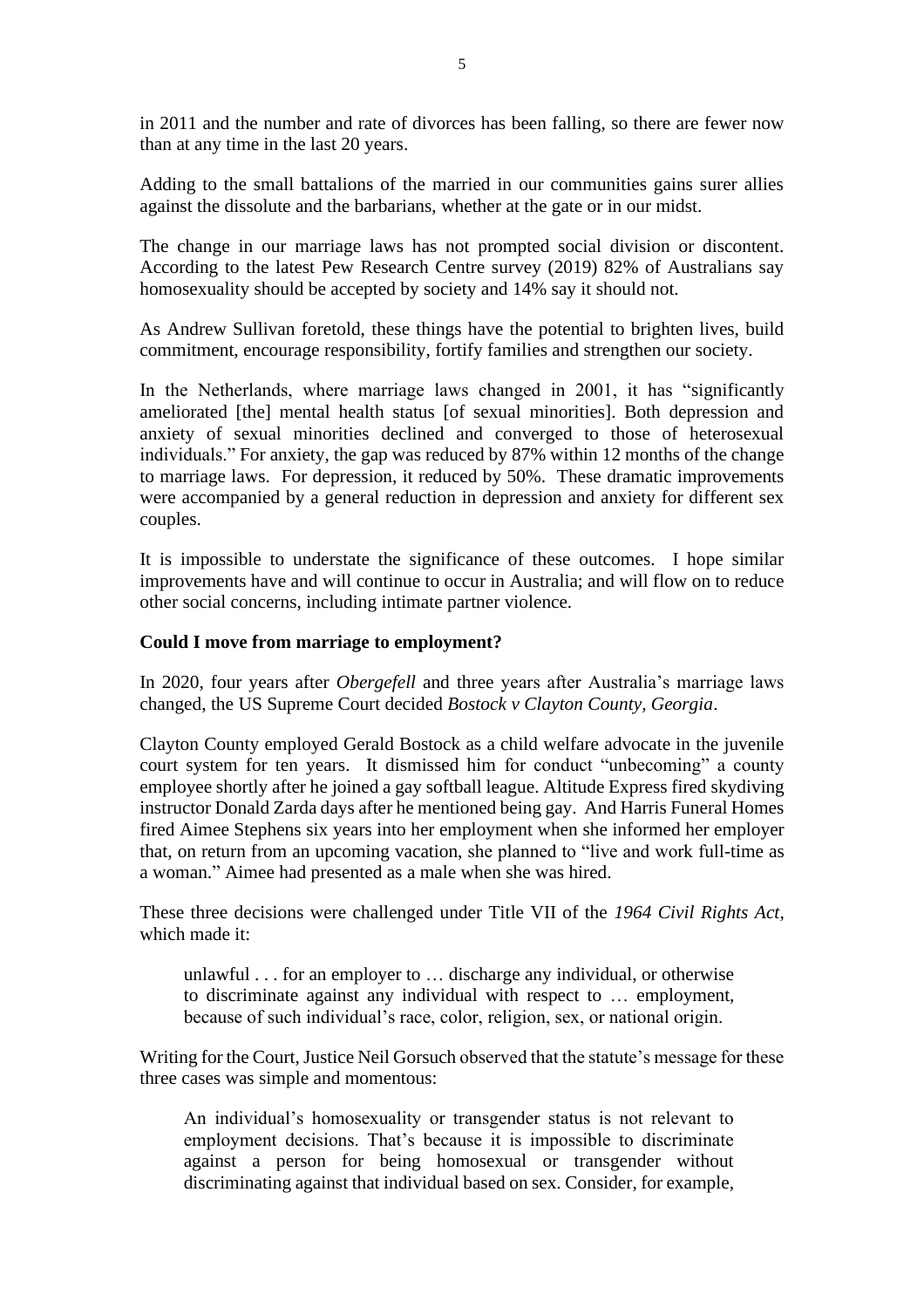an employer with two employees, both of whom are attracted to men. The two individuals are, to the employer's mind, materially identical in all respects, except that one is a man and the other a woman. If the employer fires the male employee for no reason other than the fact he is attracted to men, the employer discriminates against him for traits or actions it tolerates in his female colleague. … Or take an employer who fires a transgender person who was identified as a male at birth but who now identifies as a female. If the employer retains an otherwise identical employee who was identified as female at birth, the employer intentionally penalizes a person identified as male at birth for traits or actions that it tolerates in an employee identified as female at birth. Again, the individual employee's sex plays an unmistakable and impermissible role in the discharge decision.

Chief Justice Roberts joined in Justice Gorsuch's opinion, as did Associate Justices Ginsburg, Breyer, Sotomayor and Kagan.

His Honour's cool logic resonates with the approach of Justice Sandra Day O'Connor in a separate opinion in another landmark case, *Lawrence v Texas*, back in June 2003. In that decision, the Court struck down a Texas law, and similar laws in 13 other States, making private sexual conduct between two men a crime.

In a separate opinion, Justice O'Connor wrote she would strike down the law as violating the equal protection clause of the  $14<sup>th</sup>$  amendment. That clause prohibits a State from denying to any person within its jurisdiction the equal protection of the laws. It strikes down laws that provide for irrational or unnecessary discrimination against people belonging to various groups. In an earlier decision quoted with approval by Justice O'Connor, the equal protection clause was described as "essentially a direction that all persons similarly situated should be treated alike". As Justice O'Connor observed:

Texas treats the same conduct differently based solely on the participants. Those harmed by this law are people who have a same-sex sexual orientation and thus are more likely to engage in behavior prohibited by [the statute]. The Texas statute makes homosexuals unequal in the eyes of the law by making particular conduct — and only that conduct — subject to criminal sanction.

In this 2003 opinion, Justice O'Connor observed that a law limiting marriage to heterosexual couples would not pass the rational scrutiny required by the equal protection clause if it was based on "mere moral disapproval of an excluded group." There appears to be a direct line from her Honour's careful, conservative analysis of facts and law to the reasons of Justice Gorsuch in *Bostock*. Respectfully, there is evident good sense in each.

#### **Now a few words about the future.**

Research tells us that young adults from LGBTIQ+ backgrounds are from 5 to 11 times more likely to attempt self-harm or experience psychological distress from stigma, prejudice, discrimination, bullying or abuse. In 2017, Mitchell Institute research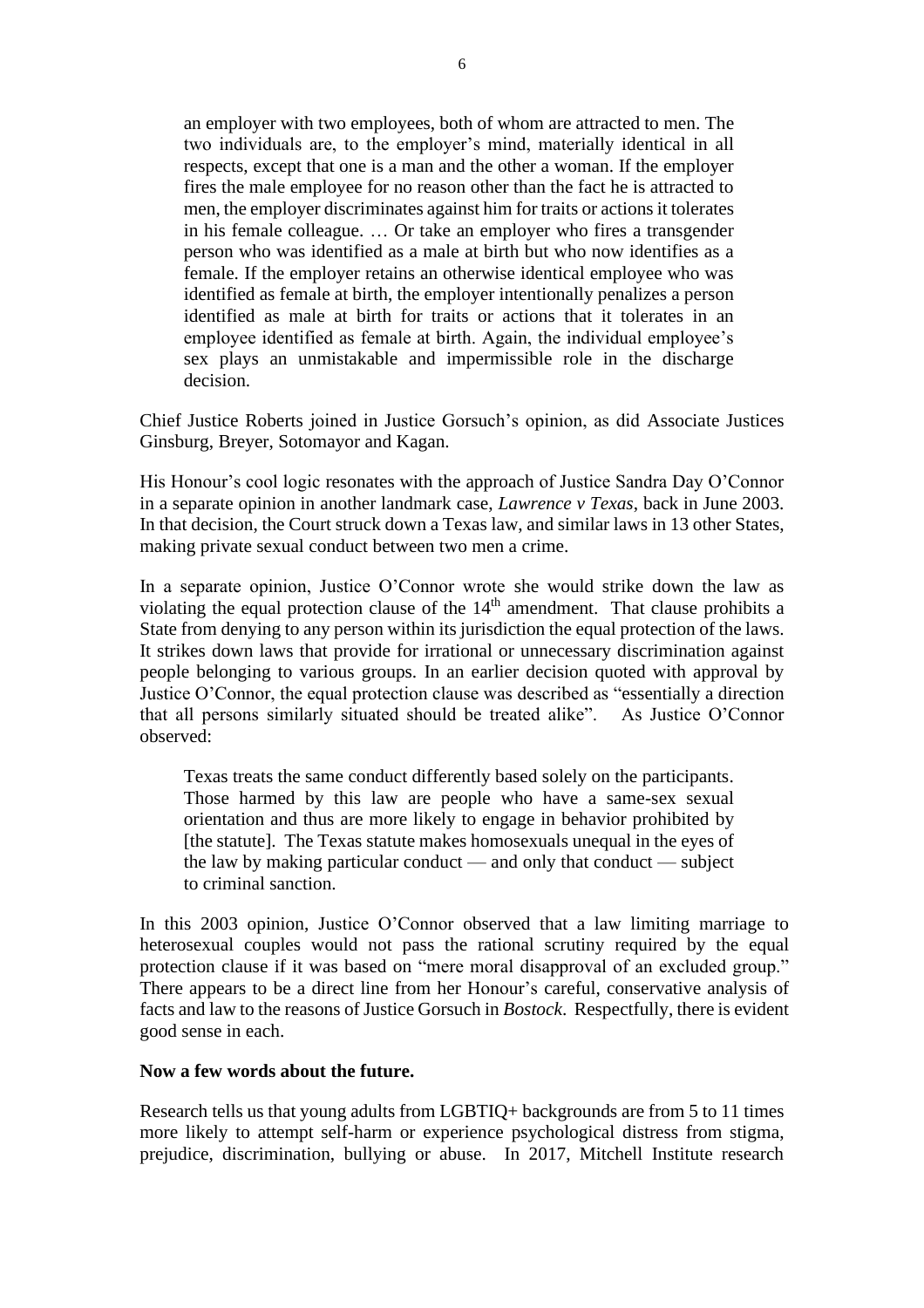showed low self-esteem, family disruption and severe peer victimisation are critical impediments for young people to complete their education.

As you know, an education can significantly change life for the better. It enriches us, empowers us, and enlarges our options. The expectations of others are the most important factor in educational and professional outcomes. When others expect us to perform well, we do better. When little is expected, our outcomes are poorer overall.

With this in mind, I joined with a motley crew of Benjamin Law, Bob Brown, Daniel Kowalski and a few more sensible characters, Georgie Stone, Jessica Strutt, Libby O'Donovan, Narelda Jacobs and Ro Allen, as an ambassador for the Pinnacle Foundation.

Pinnacle provides a combination of educational scholarships and mentoring for young LBGTIQ+ Australians aged between 18 and 26.

The genius of the Pinnacle program is the combination of multi-year scholarship awards with carefully matched mentors as a support and role model for each scholar. Every Pinnacle scholar is matched with a mentor.

As Michael Kirby has pointed out, Pinnacle builds confidence in each scholar, and restores their trust in the essential goodness of the society in which they live. 89% of Pinnacle scholars achieve their academic goals; 93% feel more valued as a person, 95% say it improved their confidence and they feel academically supported.

Relying solely on donations and the work of volunteers, the Pinnacle Foundation demonstrates how as a community we can care about each other and help others to realise their full potential, uphold their dignity, overcome challenges that can arise from their identity, become self-reliant, and be able to contribute to a world with more empathy and more hope.

Since 2010, Pinnacle has supported more than 180 scholars, 25 of them in Law. The need and the demand have been particularly strong in Queensland. In 2021, 51 scholarships were awarded across Australia; on my count about 20 to scholars connected to this State.

# **Finally, an anecdote.**

Soon after my appointment to this court, Matthew and I were invited to lunch at Gray's Inn in London. Our host was the Treasurer of the Inn. The other guests were members of the High Court of England and Wales. Amongst them was the then Master of Rolls, Sir Terrence Etherton.

In 2001, Sir Terrence had become the first openly gay senior judge in the United Kingdom. In December 2014, he married Andrew Stone at West London Synagogue, where he was senior warden. Most of his colleagues in the Chancery Division attended the wedding ceremony. He regarded it, he said, as an unexpected kindness.

In 2016, he became Master of the Rolls. In November that year, Sir Terrence featured on the front page of the UK *Daily Mail* as one of the three "ENEMIES OF THE PEOPLE". In a joint decision, the court had ruled that parliamentary consent was required for the United Kingdom to withdraw from the European Union.